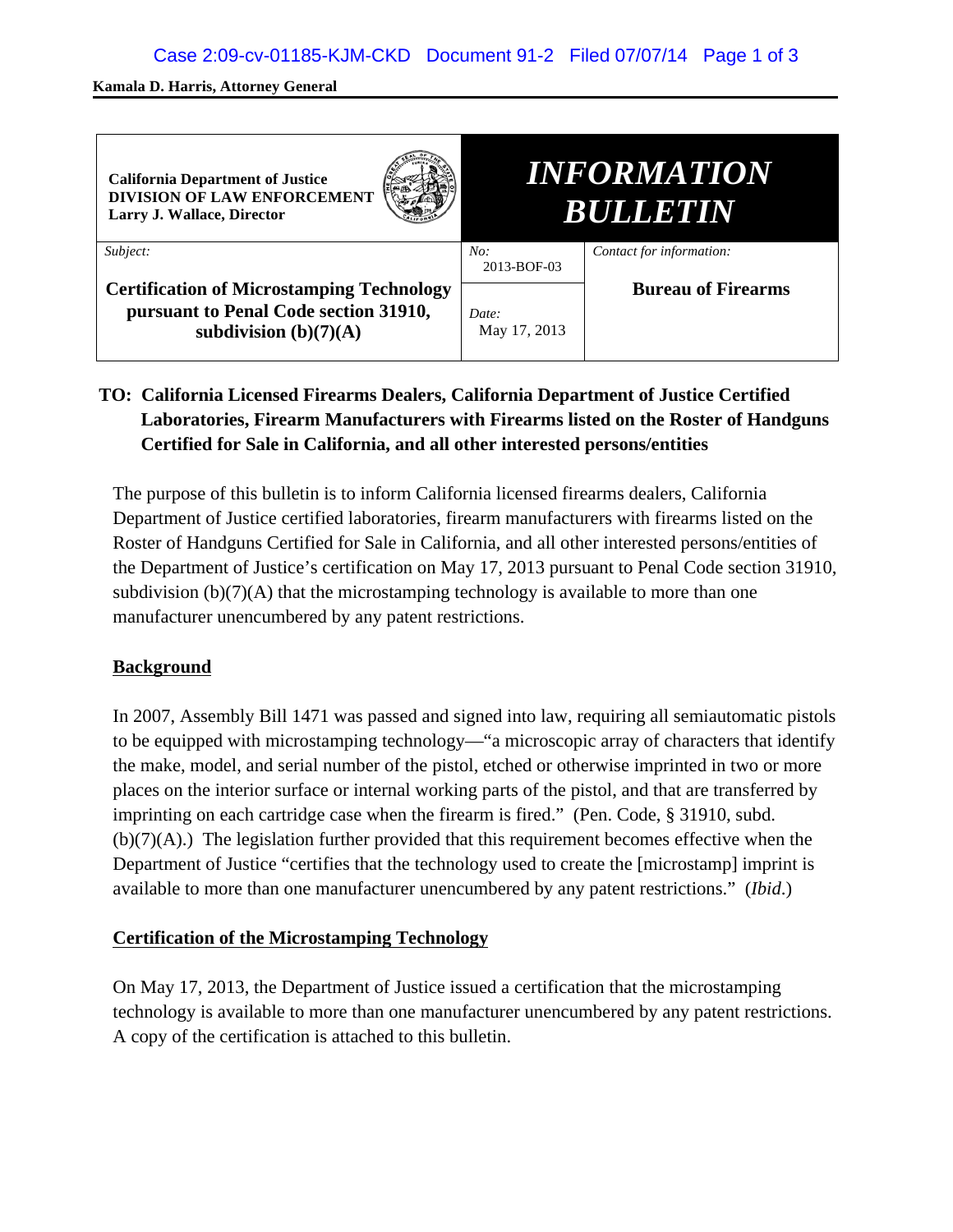#### **Effect of the Department's Certification**

Following the issuance of the Department of Justice's certification, the provisions of Penal Code section 31910, subdivision  $(b)(7)(A)$  are in immediate effect. Therefore, to be listed on the Roster of Handguns Certified for Sale in California, a semiautomatic pistol must be equipped with microstamping technology—i.e., a microscopic array of characters that identify the make, model, and serial number of the pistol, etched or otherwise imprinted in two or more places on the interior surface or internal working parts of the pistol, and that are transferred by imprinting on each cartridge case when the firearm is fired. (Pen. Code,  $\S$  31910, subd. (b)(7)(A).) Semiautomatic pistols already listed on the Roster of Handguns Certified for Sale in California will remain on the roster and need not incorporate the microstamping technology provided that the firearms comply with Penal Code sections 32015, 32020, and 32030.

Also, please consult the Department's regulations for more information regarding how microstamping technology should be incorporated within all semi-automatic pistols and tested for compliance with Penal Code section 31910, subdivision (b)(7)(A). (See Cal. Code Regs., tit. 11, *§§* 4046 et seq.) A link to a copy of the applicable regulations can be found at the following website: http://oag.ca.gov/firearms.

For any questions regarding the Roster of Handguns Certified for Sale in California and/or the certification of microstamping technology, please contact Leslie McGovern at (916) 227-4024 or leslie.mcgovem@doj .ca.gov.

Sincerely, STEPHEN J. LINDLEY, Chief

**Bureau of Eirearms** 

For KAMALA D. HARRIS Attorney General